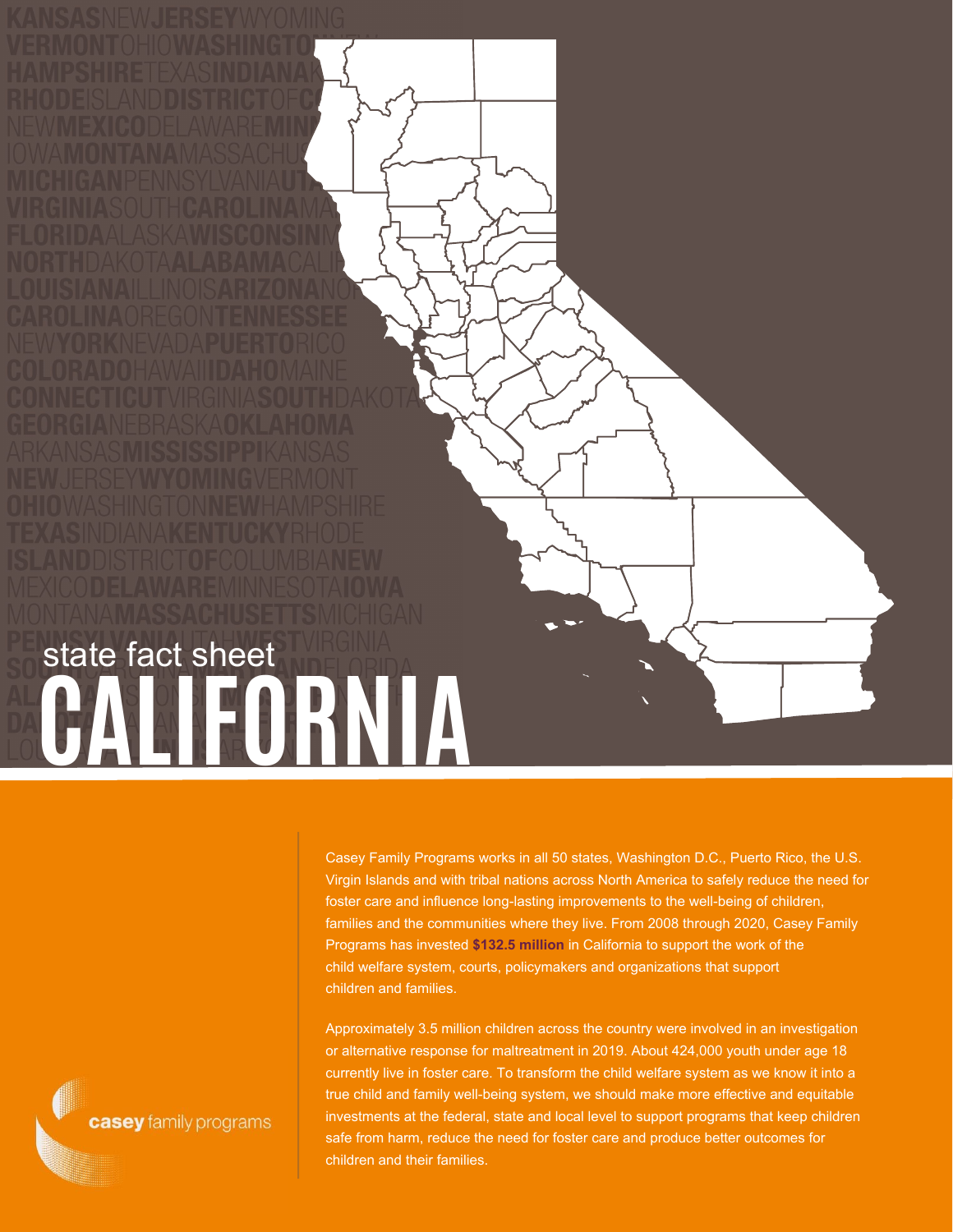We talk about a "foster care system," but the goal is to create a child and family well-being system that prevents abuse and neglect and helps every child grow up safely in his or her own family whenever possible. Rather than waiting for maltreatment to occur, we can improve the safety of children who have come to the attention of child protective services by helping their families with evidence-based and promising practices.

Across California in 2019, approximately:



Most states currently are limited to using the bulk of the \$9.8 billion in dedicated federal child welfare funding only for services related to foster care. The Family First Prevention Services Act of 2018 and the Family First Transition Act of 2019 provide states with the historic opportunity to invest federal funding to support preventive services, including substance abuse, mental health and parental skill training, so more children can remain safely at home. States and tribes now have access to new federal prevention resources to help keep children safe from harm in the first place by helping strengthen their families.

How federal child welfare funding is currently aligned in California\*:

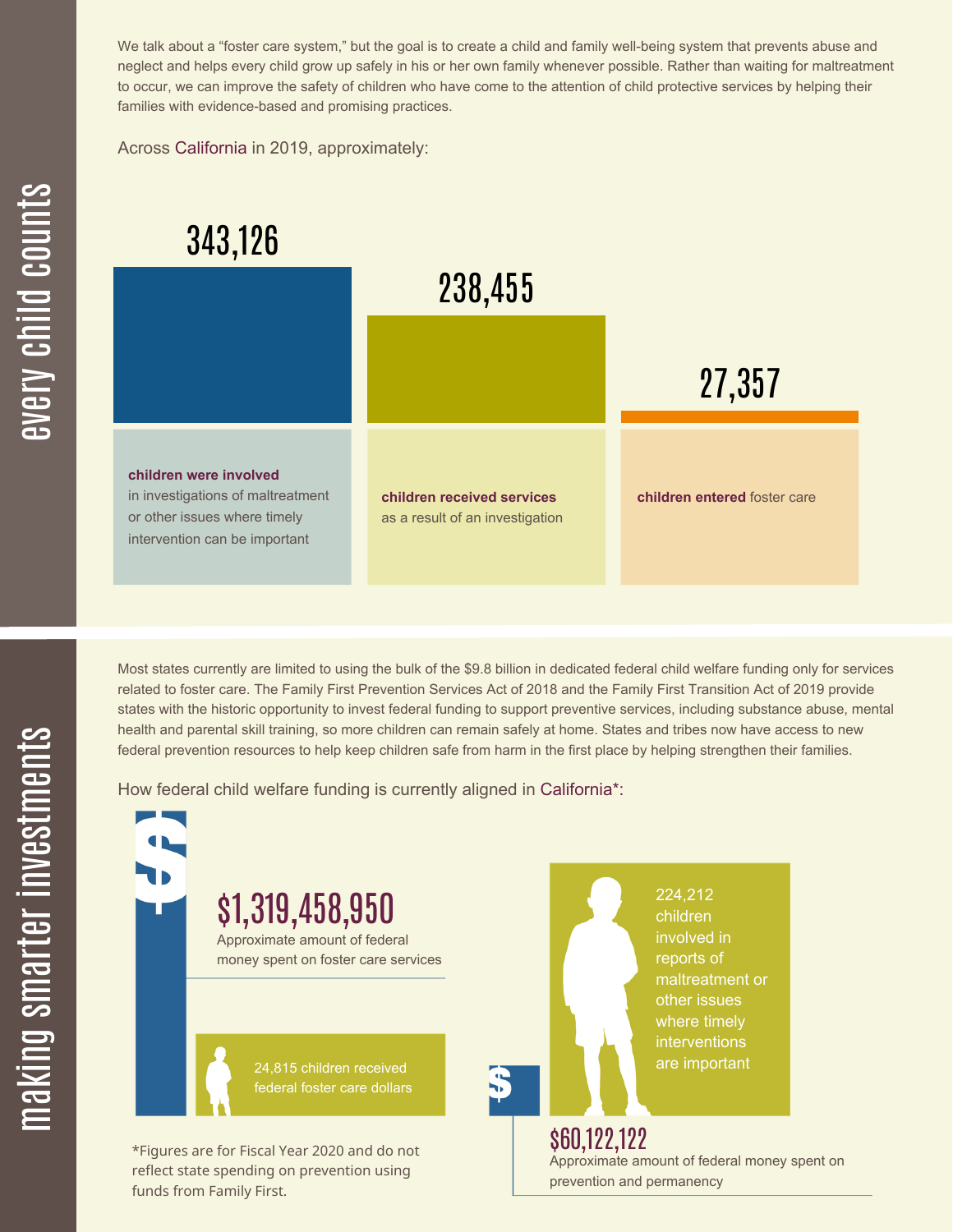Safety and effective response go hand in hand. Most children enter foster care due to neglect and other reasons — not because of physical or sexual abuse. In California, providing targeted and effective interventions as soon as possible, including by accessing new federal resources provided under the Family First Prevention Services Act and the Family First Transition Act, can safely allow children to remain with their families and thrive.

Reasons children in California enter foster care:





\*"Other" includes parental substance abuse, child substance abuse, child disability, child behavior problems, parent death, parent incarceration, caretaker inability to cope, relinquishment or inadequate housing.

94% of children in **California** do not experience a repeat occurrence of maltreatment within six months

What happens to children who end up in foster care? Most are safely reunited with their own family or extended family. A significant number are adopted. Under the Family First Prevention Services Act, communities can more easily invest in helping more children to grow up in safe, stable families by providing appropriate and timely services prior to the need for removal, or after they return home or have been adopted.

Among children in California who exited foster care in 2019: